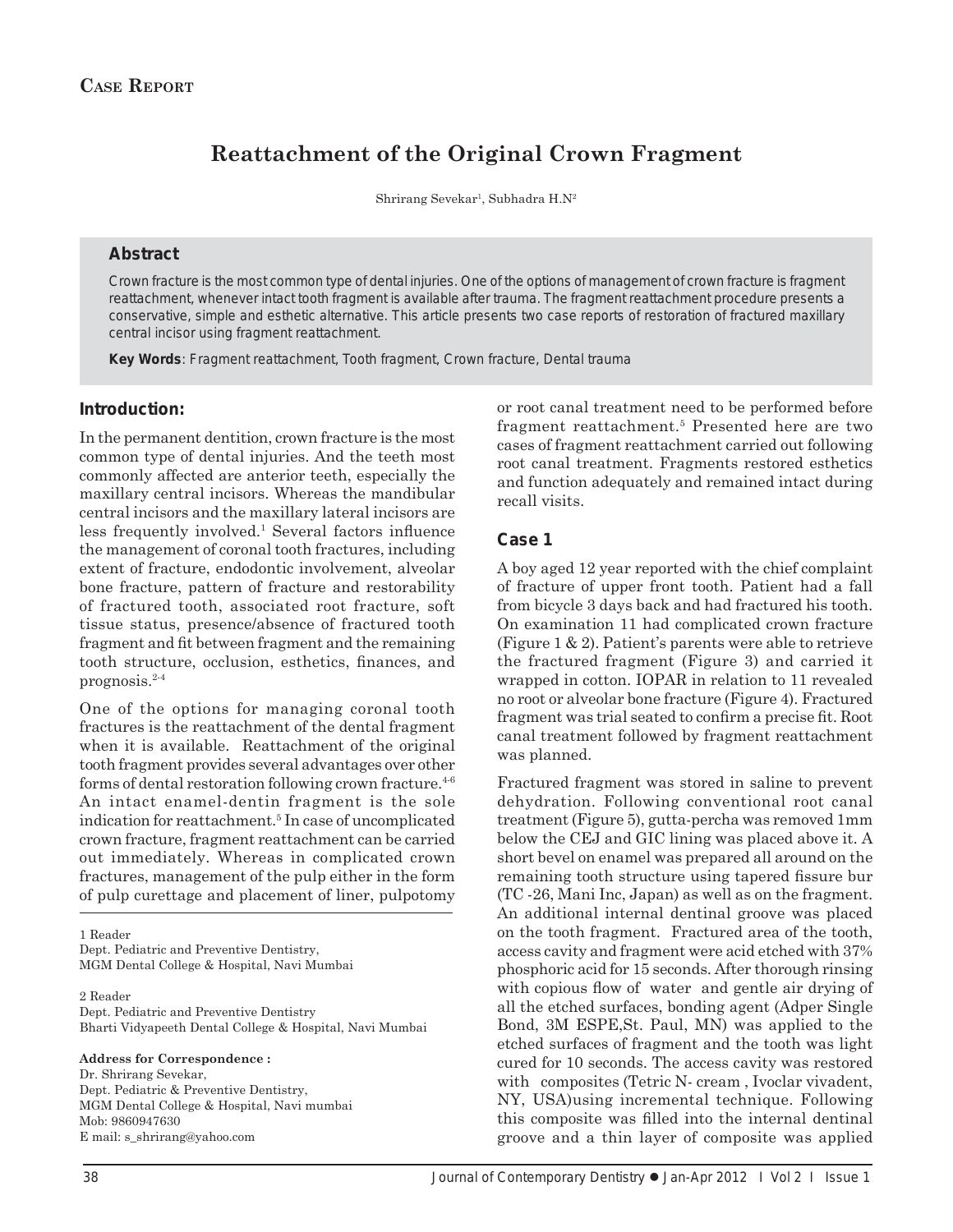

Fig 1: Complicated Crown fracture with 11



Fig 2 - Occlusal view - pulp involvement following crown fracture with 11



Fig 3: Fractured Fragment of 11

Fragment was carried and approximated with the tooth surface under finger pressure. Excess resin extruding from fracture line was removed with scalpel blade. Correct positioning of the fractured segment was confirmed and light cured labially and ligually for 20 seconds

over the fragment surface.

each. Fracture line was finished and polished with composite polishing kit (Optrapol,Ivoclar vivadent, NY, USA) and the interproximal contacts were finished with polyester abrasive polishing strips (Pulp Dent, Switzeland). Reattached fragment restored esthetics and function remarkably well (Figure 6) and provided great psychological comfort to the patient and parents.

When patient reported back after 1 yr 2 months reattached fragment was intact. Fracture line showed minimal discoloration. Polishing with composite



Fig 4: IOPA with 11 following RCT



Fig 5: Fragment reattached with 11

polishing kit removed the stains and restored the appearance.

#### **Case 2**

A -13- year old female patient reported with fracture of maxillary left central incisor (21). Patient gave history of fracture while-playing with her friends in school premises 2 hours back. On examination 21 had complicated crown fracture with pulpal involvement (Figure 6 & 7). Patient's parents were able to retrieve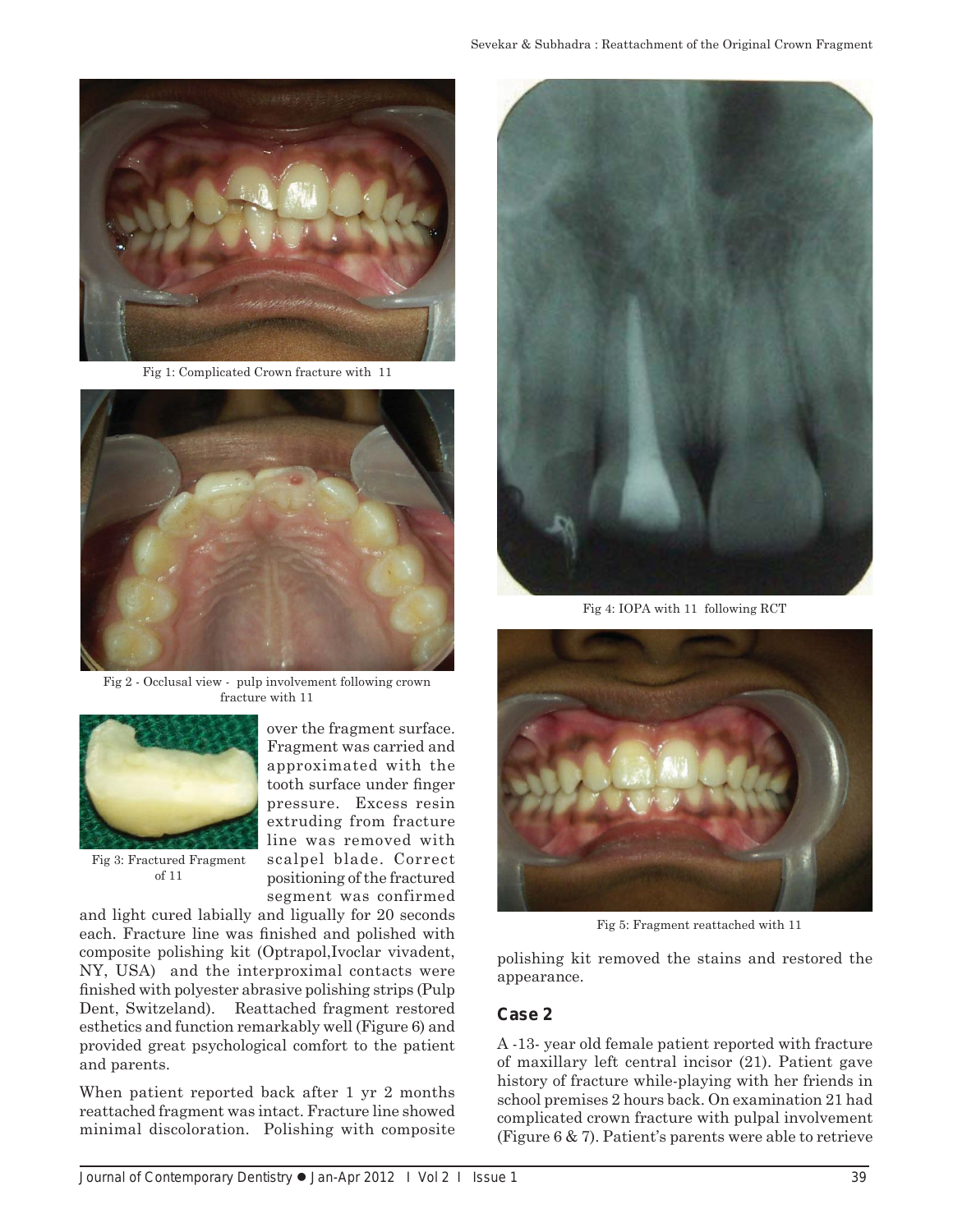

Fig 6: Complicated crown fracture with 21



Fig 7: Occlusal view- pulp involvement following crown fracture with 21



Fig 8: Fractured fragment of 21 stored in milk

the fractured fragment and carried it in milk (Figure 8). No root or alveolar bone fracture was evident on the radiograph.

 Since patient reported just 2 hours after the trauma, Cvek's pulpotomy was carried out. Approximately 1 mm outer layer of exposed pulp was removed using



Fig 9: Hemostasis achieved following pulp curettage



Fig 10: Calcium hydroxide lining placed over the pulp



Fig 11: Trial seating of fractured fragment following pulp curettage

round diamond points and sharp spoon excavator. Pulp was irrigated with saline and hemostasis was achieved by placing wet cotton pellet under pressure for 30 seconds(Figure 9). Hard setting calcium hydroxide lining (Dycal, Dentsply Caulk,Milford,USA) was placed over the pulp (Figure 10). A thin protective Glass Ionomer lining (GC corp, Type III) was placed over the calcium hydroxide. Fractured fragment was trial seated to confirm precise fit (Figure 11).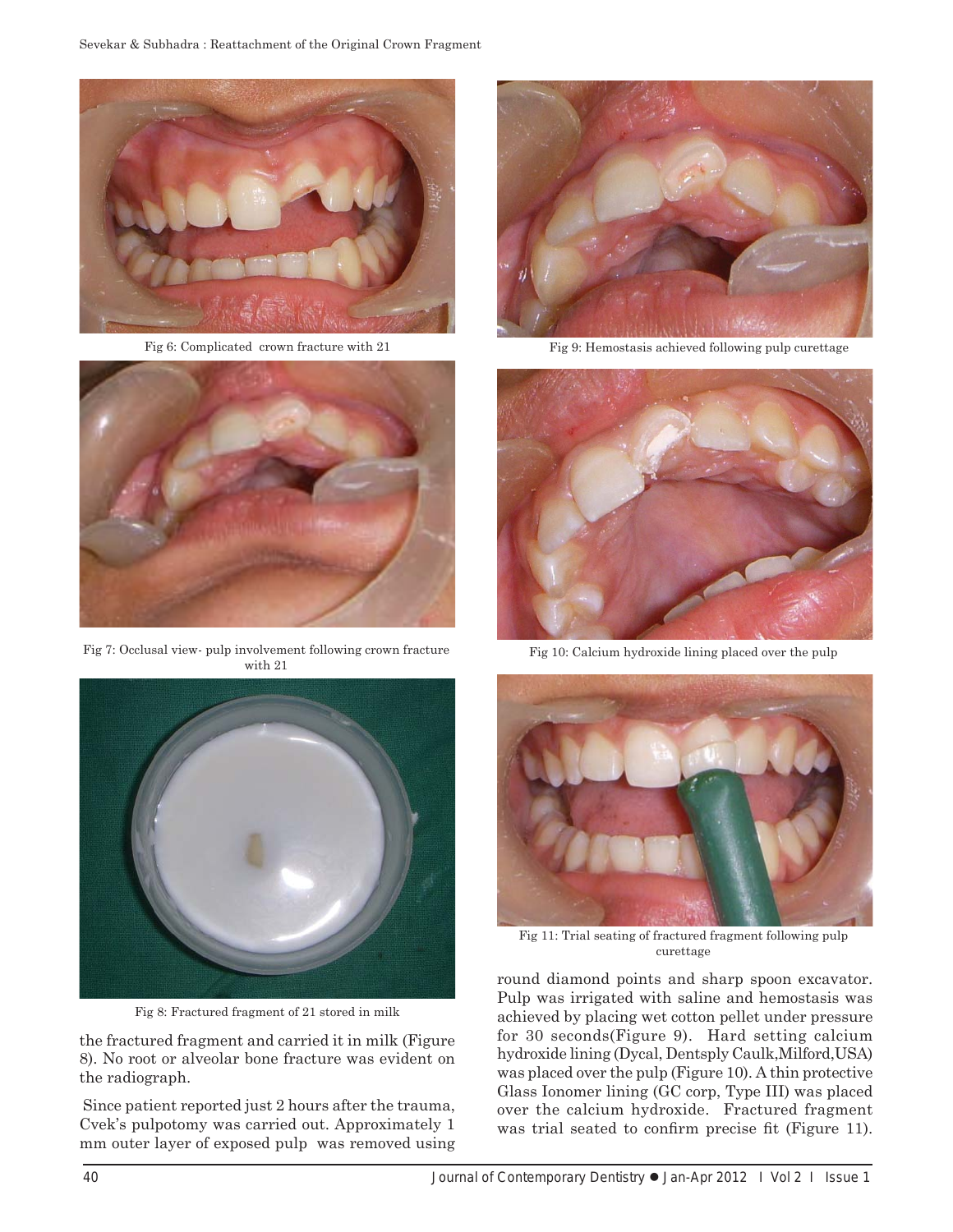

Fig 12: Fragment reattached with 21

Circumferential enamel bevel was placed over the fragment and the tooth. An internal dentin groove was prepared on the fragment for additional retention. This was followed by same steps as described in case 1 with acid etching, rinsing, drying, bond application, reapproximation using composite, finishing and polishing of composite. Reattached fragment restored esthetics and function extremely well (Picture 12). Reattached fragment remained intact at 6 months and 1yr follow up. Radiographs showed no sign of periapical pathology.

## **Discussion**

An intact enamel-dentin fragment is the sole indication for reattachment. That is, the majority of the enamel margin should be present so that the fragment can rest firmly against the fracture surface when it is tried against the fractured tooth. Small defects, however, can be restored with composite resin at the time of or following the bonding procedure. Moreover, if the fragment is in 2 pieces, these fragments can be bonded together prior to bonding the final fragment.<sup>5</sup>

The fragment reattachment has several advantages over other direct or indirect restoration techniques 4-6

- It is esthetically superior as it results in exact restoration of crown and surface morphology and preserves incisal translucency
- Abrades at the same rate as adjacent teeth.
- Chair time for the completion of the restoration is minimal compared to other direct and indirect restorations
- Stress resistance is similar to that of an intact tooth, thus , preferred to composite restoration in case of repeated trauma
- Positive emotional and social responses from patients
- Economical

One of the common problems at recall visits could be discoloration of the composite at fracture line which

might require occasional polishing.6 Initial color disharmony, if any, between fractured fragment and the tooth because of desiccation of the fragment is present, gets resolved on its own.7

Fragment debonding is another problem, which is inconvenience to the patient as well as clinician. Fracture strength is an important factor in preventing fragment debonding and determining the success of fragment reattachment. Assortments of techniques of tooth and fragment preparation have been advocated to improve fracture strength of the attached segment.

- Use of a V-shaped enamel notch  $8$
- Placement of a circumferential bevel  $^{10,11}$
- Placement of an external chamfer at the fracture line after bonding $11$
- Internal groove  $10,12$
- Leaving a superficial over contour of restorative material 13

Combination of these can be used to improve fracture strength. Reis et al (2001), have shown that buccal chamfer recovers 60.6% of the fracture strength. Whereas over contour and internal dentin groove technique nearly achieved intact tooth fracture strength recovering 97.2% and 90.5% respectively. However, simple reattachment recovered only 37.1% of intact tooth fracture resistance.13 In our cases we used circumferential beveling and internal dentin groove as additional retentive features to enhance fracture resistance. Since our first case had complicated crown fractures, following root canal treatment we filled pulp chamber with composite resin to act as inner reinforcement.

While fragment debonding represents a practical inconvenience, it has no impact on pulpal vitality since debonding occurs as a cohesive failure within the bonding resin and not in dentin. Thus the fracture surfaces of teeth with debonded fragments are glossy from retained resin plugs within the treated dentin. For this reason, the dentin must be freed of bonded resin, (e.g. with a slurry of pumice and water) prior to rebonding of fragment.<sup>5</sup>

Reports and clinical experience suggest that reattachment of fractured crown segment with modern adhesive system have fair chance of success.<sup>6,</sup> 11,12, 14- 16

# **Conclusion**

Reattachment of the tooth fragment is the best treatment option for restoring fractured coronal segment whenever it is available and intact. In recent years due to remarkable advancement of adhesive systems and resin composites has made reattachment procedure no longer a provisional restoration.